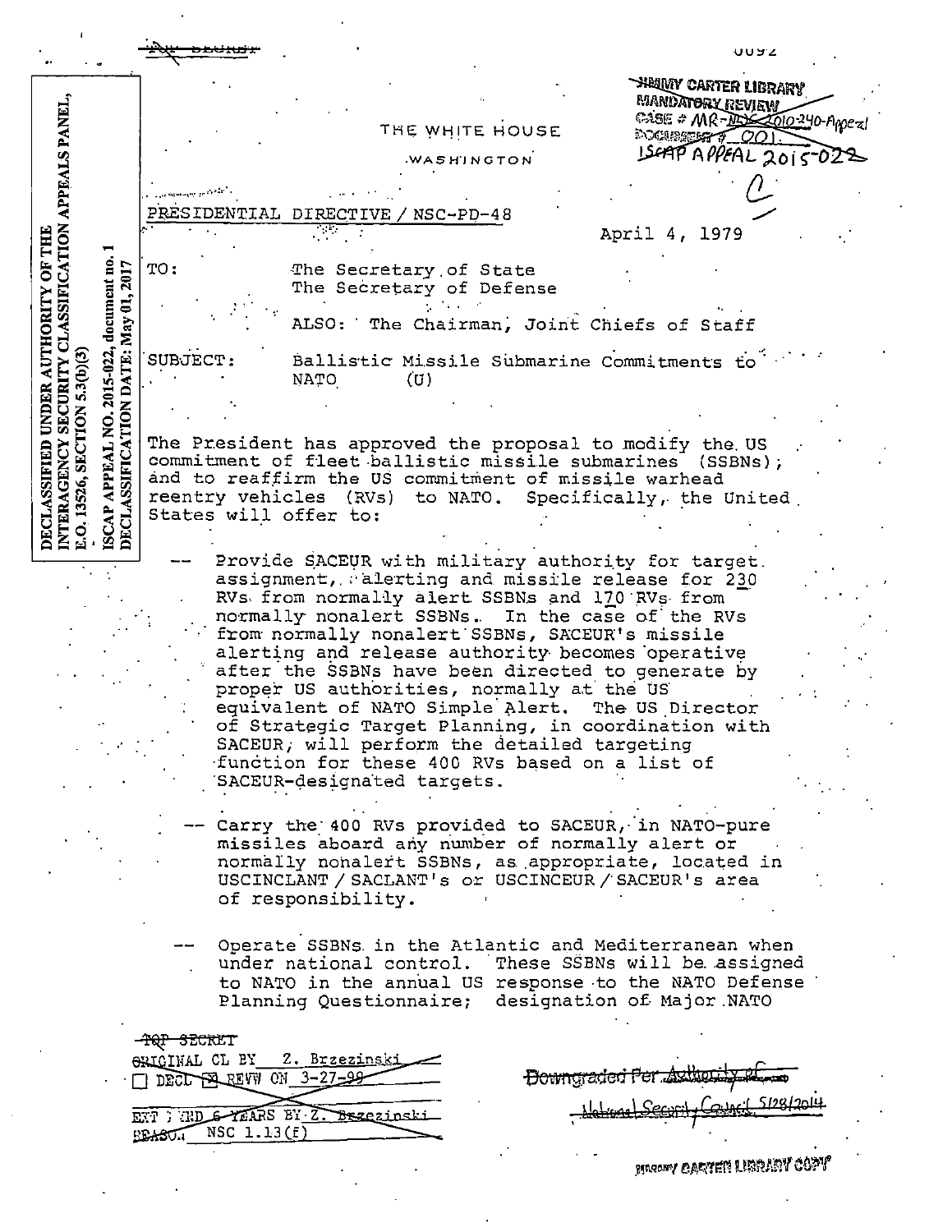## SECRET

Commander and availability categories will be as committed therein. Missiles (excluding the 400 RVs provided to SACEUR for target assignment, alerting and missile release) aboard the SSBNs assigned to SACEUR and SACLANT will be targeted in the SIOP by the US Director of Strategic Target Planning.

Operate SSBNs assigned to SACEUR in the Atlantic and Mediterranean. Three such SSBNs will be on patrol in these areas at all times for the foreseeable future.

Pass operational command of assigned Category A SSBNs to the appropriate NATO Commander, either SACEUR or SACLANT, when specifically directed by appropriate US authorities, normally after declaration of Reinforced Alert and upon completion of the strategic mission.  $(79)$ 

Any proposed change in the number of SSBNs assigned to SACEUR (currently 5) should formally be brought to the President's attention separately from his review of the annual US response to the NATO Defense Planning Questionnaire. ख

It is to be understood that these commitments to NATO in no way infringe upon the current authority of the President of the United States with regard to missile release either in the NATO context or as a unilateral national action. The approved nuclear weapons safety rules for the SSBN weapon system will remain in effect for those missiles assigned to NATO. The appropriate authorities aboard SSBNs that carry NATO-assigned missiles will be provided with the necessary command, control and communications documentation required for alerting and launch of missiles in accordance with NATO authorization procedures. 131

The Secretaries of State and Defense, or their designated representatives, shall consult with the NATO Allies about. the need to revise our current commitment due to the withdrawal of fleet ballistic missile submarines from Rota, Spain, required by the Treaty of Friendship and Cooperation between the United States and Spain. In presenting this matter to NATO, the following should be stressed regarding the offer:

SECRET